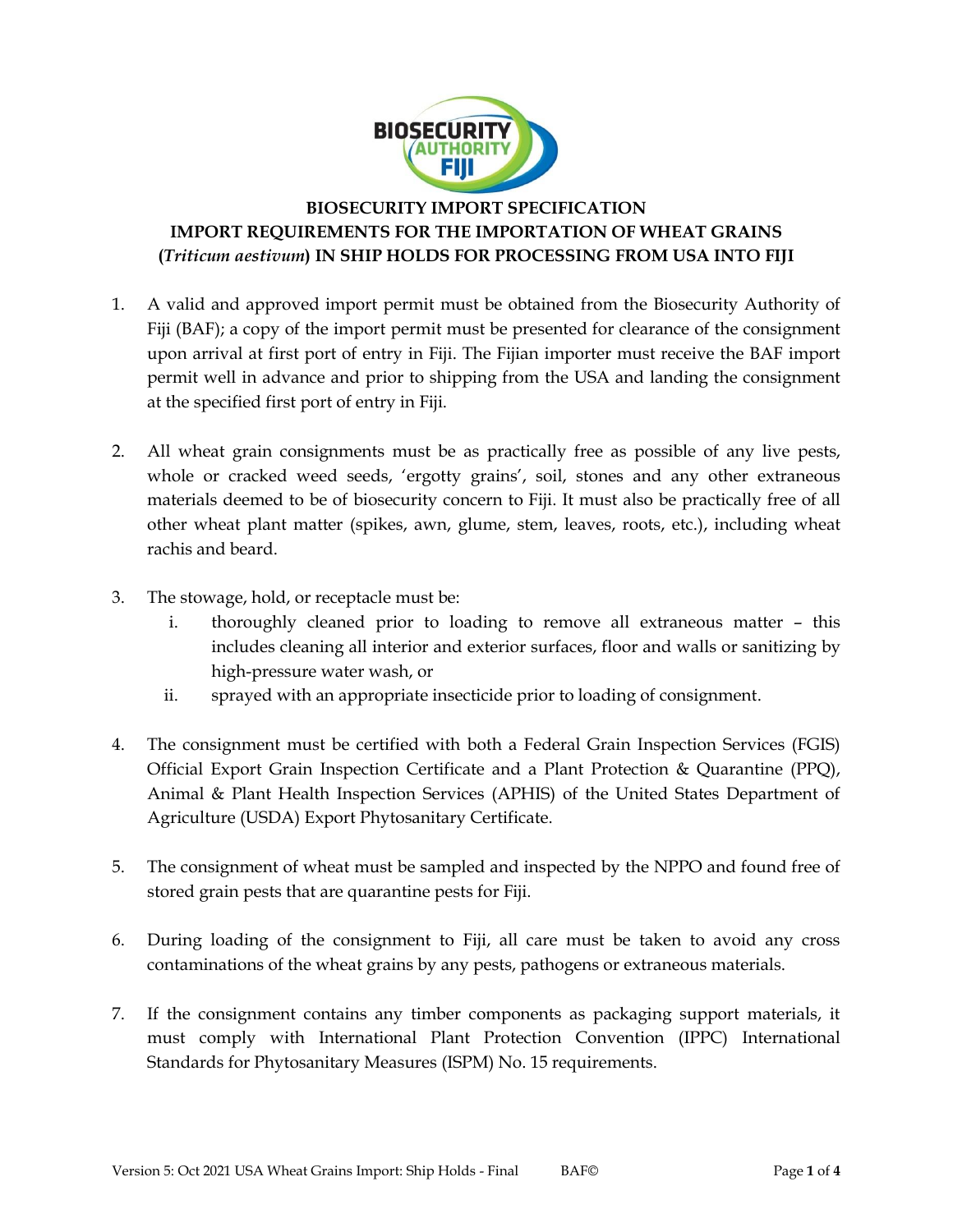- 8. Ship inspection and hygiene: the ship to be loaded must be pre-inspected by FGIS. The stowage on vessel must be examined in accordance with the provisions of the US Grain Standards Act for residues of previous cargoes, rust scale and paint scale, unsanitary conditions such as animal/rodent excreta or decaying matter, unknown substances, standing water in the hold, objectionable foreign odors and any infestations with rodents or insects.
- 9. The consignment must be carefully sealed after inspection to prevent re-contaminations and retain fumigation treatment until arrival in Fiji or at the port of re-consolidation. The re-consolidation port must ensure the stowage, hold, or receptacle seal is not broken (tampered) and after re-consolidation must remain intact during the final journey to Fiji"s first port of entry.
- 10. After loading, the consignment must be fumigated with phosphine gas at the rates specified on the labels under the USA Federal Government regulations and be consistent with the below specifications:
	- i.  $1.5 \text{ g/m}^3$  for 10 days at temperatures between  $15^{\circ}$ C  $25^{\circ}$ C
	- ii.  $1.5 \text{ g/m}^3$  for 7 days at temperatures above 25 $\textdegree$ C

Fumigation shall only be conducted by U.S. State or Federal Government approved fumigators. All treatments to the wheat grain must be endorsed on the treatment certificates and on the USDA Phytosanitary Certificate.

- 11. The following documents must accompany the consignment:
	- i. Original BAF import permit or copy whilst the original may be withheld by the Fijian importer or agent for clearance and inspection upon arrival in Fiji;
	- ii. Fumigation certificate from approved treatment provider;
	- iii. Certificate of analysis for toxic alkaloids (mycotoxins) from FGIS not more than 6 months old;
	- iv. A letterhead statement from FGIS as follows: "There are no transgenic barley, wheat, sorghum, sunflower seed, dry edible beans, chickpeas, lentils, peas, or rice currently or previously subject to USDA"s biotechnology regulations that are for sale or in commercial production in the United States for food or feed use at this time."
	- v. Phytosanitary certificate from PPQ-APHIS, USDA.

## 12.**Phytosanitary Certificate – Additional Declarations**

If satisfied that the pre-shipment activities have been undertaken, PPQ-APHIS, USDA must confirm this by providing the following additional declaration(s) to the phytosanitary certificate:

i. "Representative samples from the consignment for export to Fiji have been drawn and visually inspected in accordance with official procedures and determined to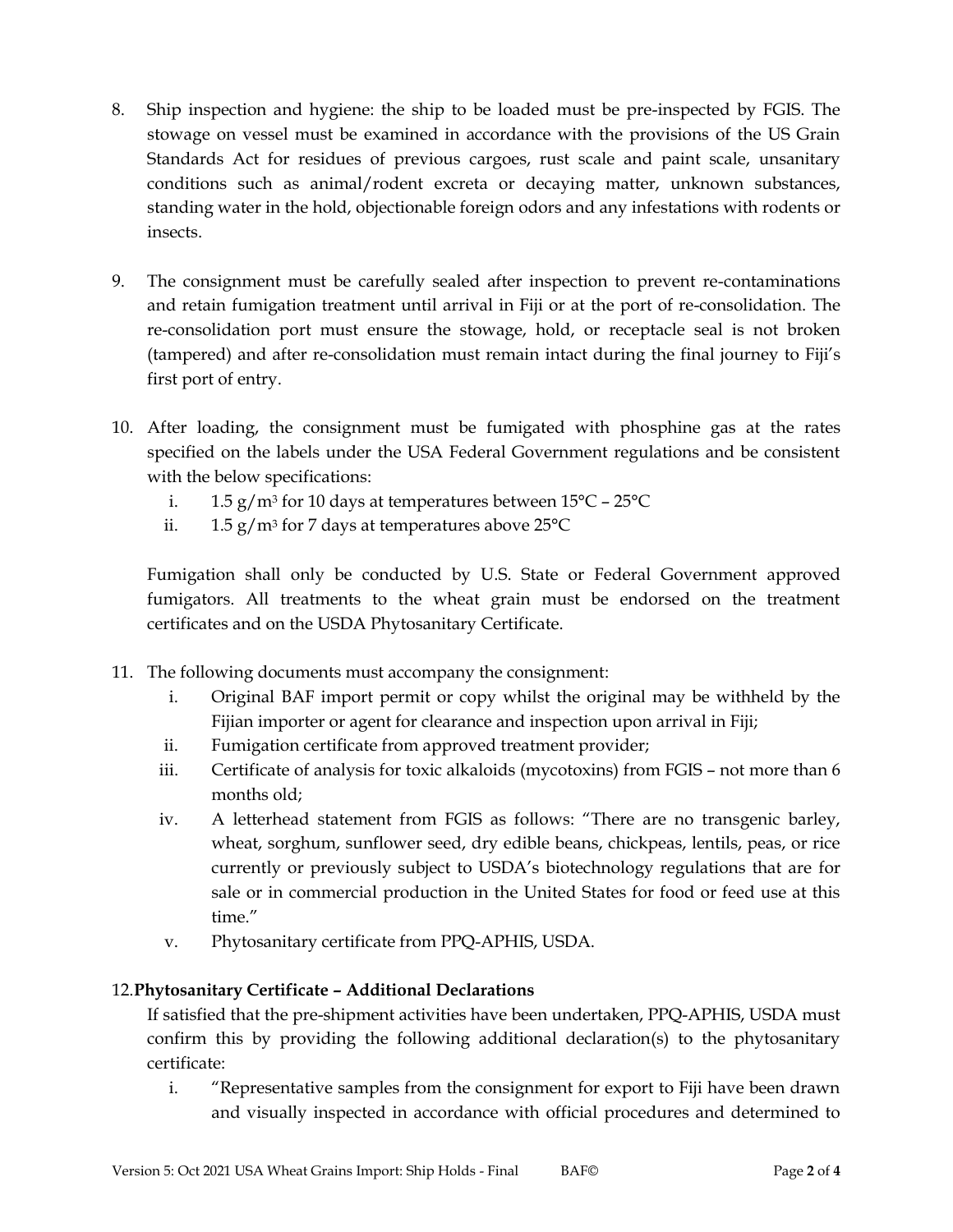be free from all species of *Trogoderma* and free from infestation by stored product pests of quarantine concern for Fiji".

- ii. *Puccinia graminis* f. sp. *tritici* strain Ug 99 (all races) are not present in USA;
- iii. The consignment contains grain originating only from an area where Karnal Bunt (*Tilletia indica*) is not known to be present.
- 13. Upon arrival in Fiji:
	- i. the consignment's documentation will be verified;
	- ii. the consignment will be examined by BAF Officer(s) for conformity and compliance;
	- iii. representative samples will be collected for further analysis.
- 14. All care must be taken to ensure spillage-free transfer of wheat grain from ship stowage/ hold/receptacle to receiving containers. Post-entry quarantine and/or other treatments will be executed as deemed necessary to mitigate any biosecurity risks. The importer or agent will bear costs accompanying all post-entry associated treatments or re-exportation.
- 15. During the transportation of the wheat grains from the first port of entry to the BAP, all necessary precautions must be taken to prevent any spillages. In case of any accidents, further BAF restrictions will be imposed immediately for risk mitigation as per the Grain Management Plan (GMP).
- 16. All imported USA wheat grains must be fully tipped/removed from the containers used for delivery to the receiving hopper in the BAP processing facility, and any remaining wheat grains attached/ sticking to the container shall be removed entirely before the empty container is removed from the premises. All vehicles used in the delivery logistics must also be rendered free of any wheat grains prior to leaving the BAP. Dust management and spillage conditions will be fully enforced as necessary for biosecurity risk mitigation.
- 17. Records must be kept by the importer for all USA wheat grains imports and its daily processing on a consignment basis and must be furnished to BAF for issuance of proceeding import permits. These records (details and consolidated) shall be furnished to BAF upon request.
- 18. BAF must have full access to the entire activities, logistics and premises (third parties as well) in relation to this import permit at all times for compliance and enforcement requirements.
- 19. The importer must comply with all additional import requirements for the management of foreign wheat grains imported into Fiji.